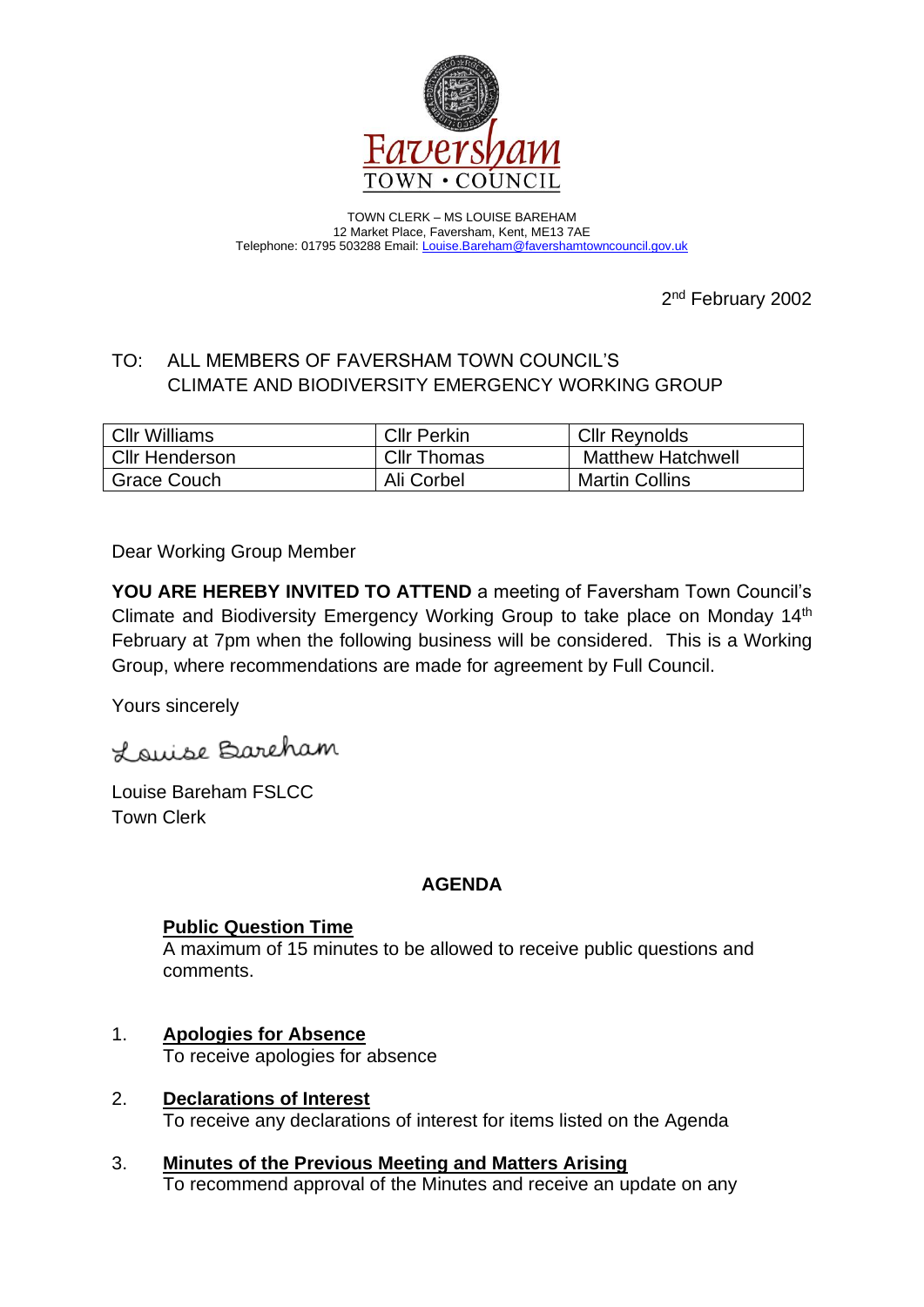matters arising

## 4. **Development Updates**

To receive any reports or updates on the following:

Pesticide Free Town – Cllr Perkin Policy – Cllrs Williams and Henderson Biodiversity – Cllr Henderson Community Gardening – Cllr Williams Youth – Cllrs Williams and Reynolds Plant Based Diets – Cllr Perkin

To consider any other matters to include

## 5. **Planters**

To make recommendations for planting of the replacement planters at the junction of East Street / post office.

## 6. **Bat Box Corridor**

To consider areas for bat boxes and make recommendations for the purchase and fixing.

## 7. **Mapping Faversham's chalk streams**

To receive a verbal report from Matthew Hatchwell

## 8. **Planning Policy Paper**

To consider a policy to present to the Planning Committee when considering applications. (HP to table a draft)

## 9. **Hedgehog Signage**

To discuss the locations for hedgehog signs to send to KCC Highways.

## 10. **Allotment Update**

To receive the Allotment Update Report.

## 11. **Items for Report**

For items not listed on the Agenda

• Update on meeting re European Eels (MH)

Topic: Climate and Biodiversity Working Group Time: Feb 14, 2022 07:00 PM London

Join Zoom Meeting https://us02web.zoom.us/j/85145192071?pwd=ZzRuVFpPdDlsbHRhOTVOdisxSVJtZz09